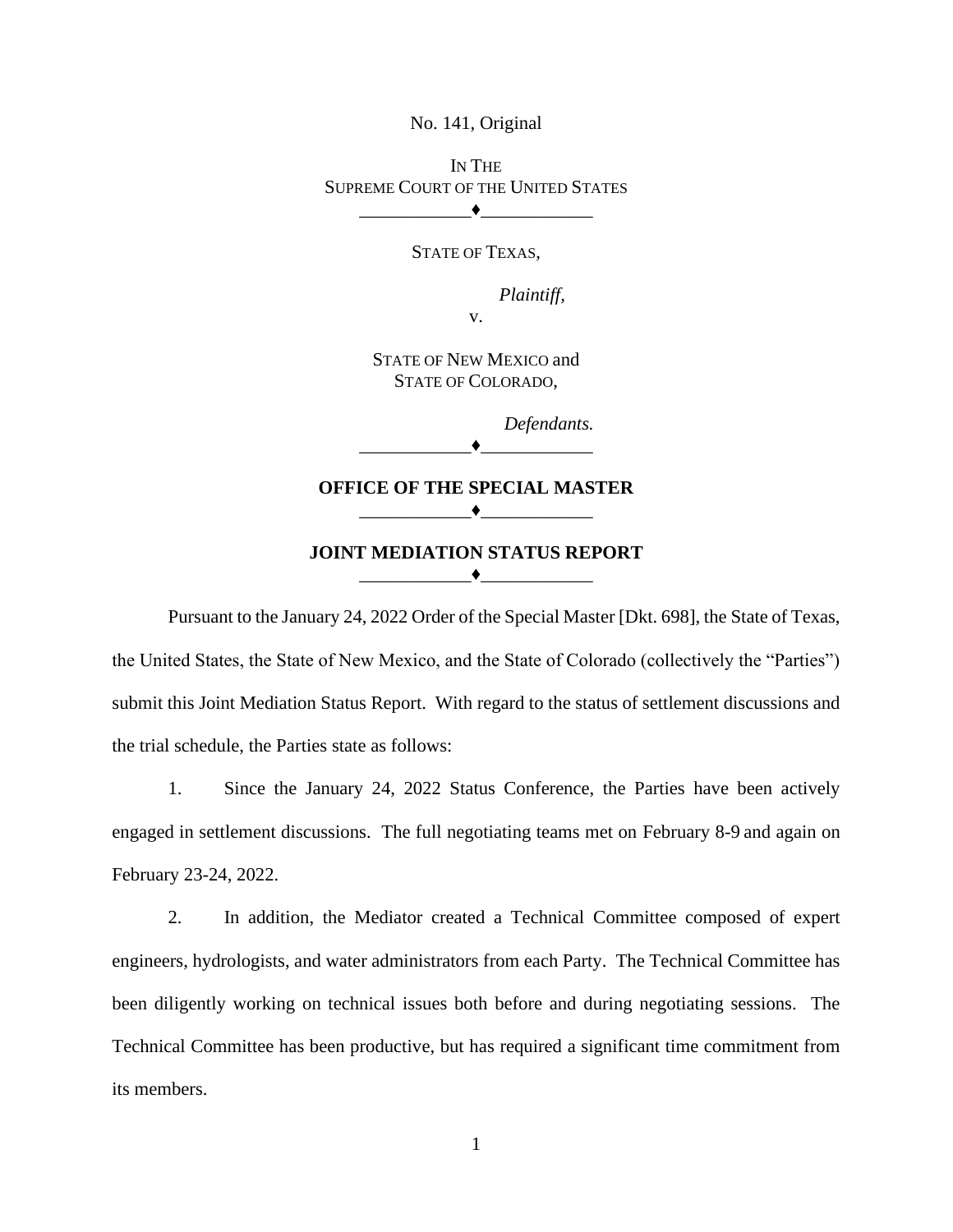3. Not including meetings of the Technical Committee, the Parties have met a total of 18 days thus far. The Parties have discussed substantive, technical, and procedural issues, and all Parties have been negotiating in good faith. Additional meetings are scheduled for March 16, the week of March 21<sup>st</sup> and March 29-30, 2022.

4. The Parties are encouraged by the progress of the discussions, but the case presents complex and longstanding issues. As a result, the Parties continue to conduct technical, legal, and policy analyses in order to determine whether a mutually agreeable settlement is possible.

5. Notwithstanding the progress of the discussions, the Parties agree that a trial schedule should be set. It is not yet clear whether an agreement is achievable, and at any rate, a trial schedule will encourage the Parties to conduct the negotiations in an efficient manner.

6. In the Order of January 24, 2022, the Special Master indicated that "[i]t is anticipated that any trial will commence late summer 2022 and extend into the fall." In order to ensure that the Parties have sufficient time to determine whether an agreement can be reached, the Parties request that trial be scheduled in mid-to-late fall rather than in August or September. The Parties hope that this will obviate the need for additional requests for extensions.

7. The Parties suggest that they submit another written status report on May 2, 2022.

8. Judge Boylan has reviewed this Joint Status Report and concurs in its contents.

2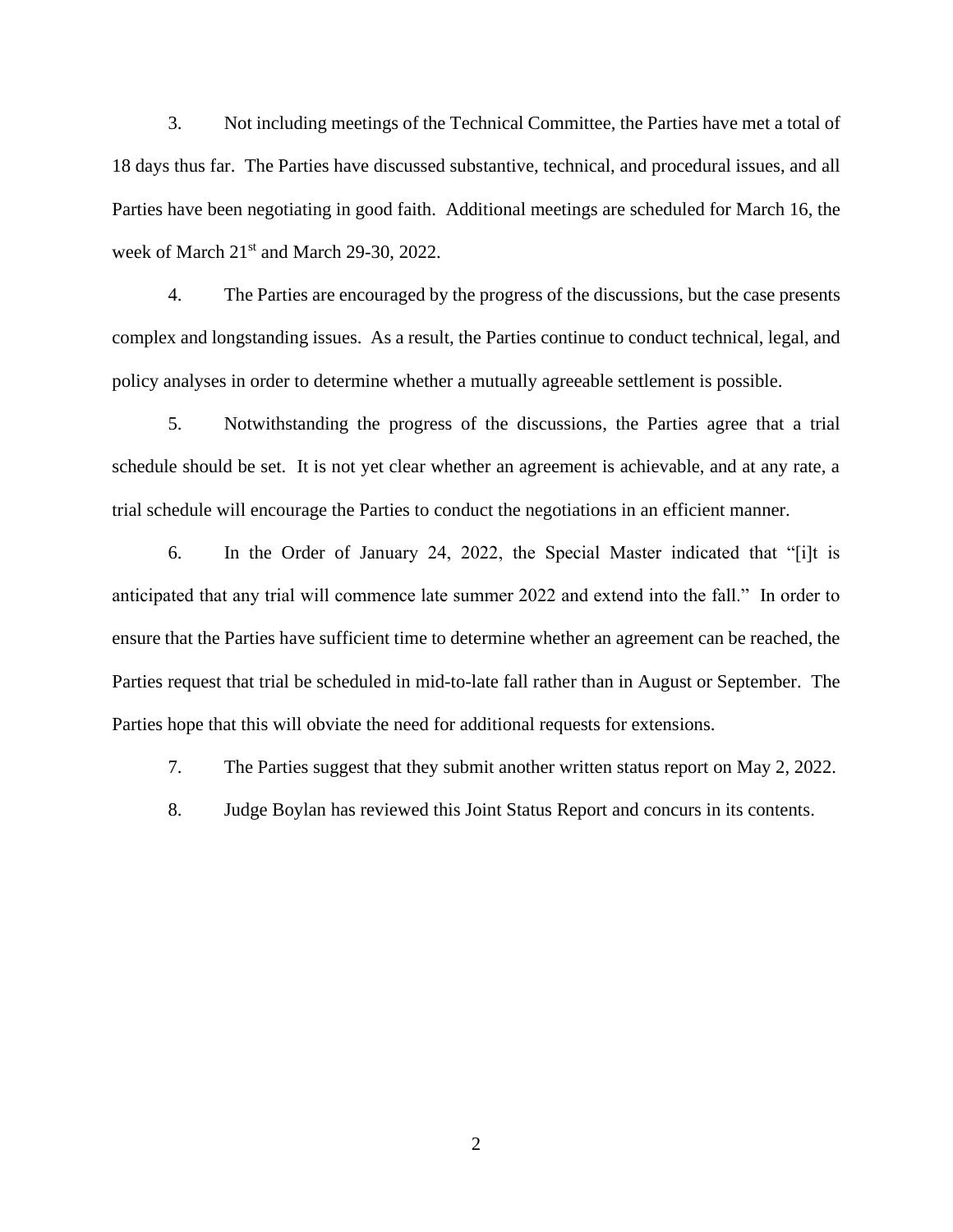WHEREFORE, the Parties jointly request that the Special Master set a trial schedule to

begin in mid-to-late fall of 2022.

Respectfully submitted,

By: *//s// Stuart L. Somach*

Stuart L. Somach, Esq.\* Andrew M. Hitchings, Esq. Robert B. Hoffman, Esq. Francis M. Goldsberry II, Esq. Theresa C. Barfield, Esq. Sarah A. Klahn, Esq. Brittany K. Johnson, Esq. Richard S. Deitchman, Esq. SOMACH SIMMONS & DUNN, PC 500 Capitol Mall, Suite 1000 Sacramento, CA 95814 Telephone: 916-446-7979 [ssomach@somachlaw.com](mailto:ssomach@somachlaw.com) *\*Counsel of Record*

*Counsel for the State of Texas*

### By: *//s// Chad M. Wallace*

PHILIP J. WEISER Attorney General of Colorado LAIN LEONIAK First Assistant Attorney General CHAD M. WALLACE\* Senior Assistant Attorney General II PRESTON V. HARTMAN Assistant Attorney General

Colorado Department of Law 1300 Broadway, 7<sup>th</sup> Floor Denver, CO 80203 Telephone: 720-508-6281 (Mr. Wallace) By: *//s// R. Lee Leininger*

ELIZABETH PRELOGAR Solicitor General TODD KIM Assistant Attorney General EDWIN S. KNEEDLER Deputy Solicitor General FREDERICK LIU Assistant to the Solicitor General R. LEE LEININGER JUDITH E. COLEMAN JENNIFER A. NAJJAR JEFFREY CANDRIAN Attorneys, Environment and Natural Resources Division U.S. Department of Justice

*Counsel for the United States*

### By: *//s// Jeffrey J. Wechsler*

HECTOR H. BALDERAS New Mexico Attorney General Deputy Attorney General CHOLLA KHOURY Deputy Attorney General ZACHARY E. OGAZ Assistant Attorney General

MARCUS J. RAEL, JR.\* LUIS ROBLES Special Assistant Attorneys General ROBLES RAEL & ANAYA \*Counsel of Record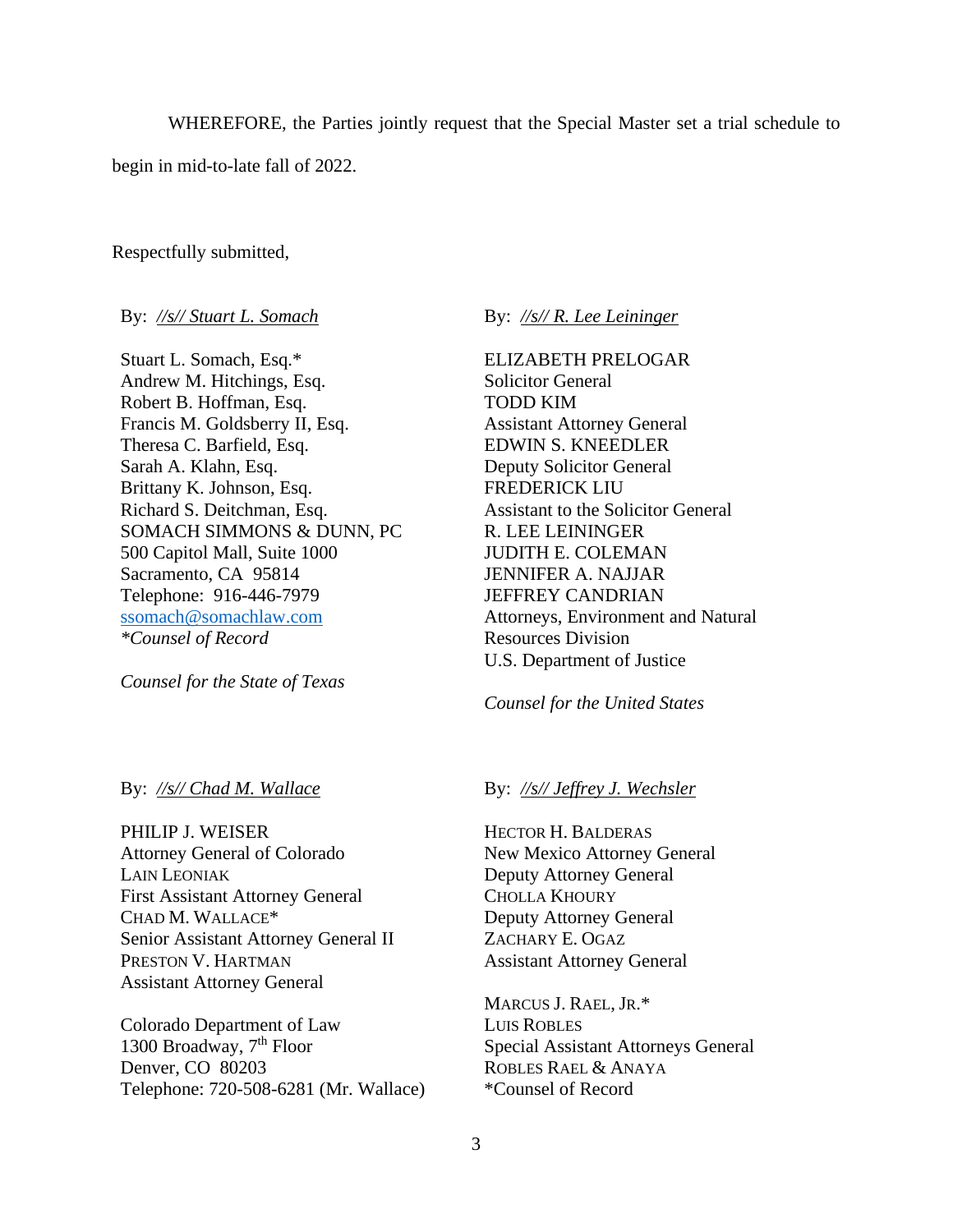Email: [chad.wallace@coag.gov](mailto:chad.wallace@coag.gov) Email: [preston.hartman@coag.gov](mailto:preston.hartman@coag.gov) \* Counsel of Record

*Counsel for the State of Colorado*

BENNETT W. RALEY LISA M. THOMPSON MICHAEL A. KOPP Special Assistant Attorneys General TROUT RALEY

JOHN B. DRAPER Special Assistant Attorney General CORINNE E. ATTON DRAPER & DRAPER LLC

JEFFREY J. WECHSLER Special Assistant Attorney General SHELLY DALRYMPLE KALEB W. BROOKS MONTGOMERY & ANDREWS, P.A. 325 Paseo de Peralta Santa Fe, NM 87501 505-986-2637 [jwechsler@montand.com](mailto:jwechsler@montand.com)

*Counsel for the State of New Mexico*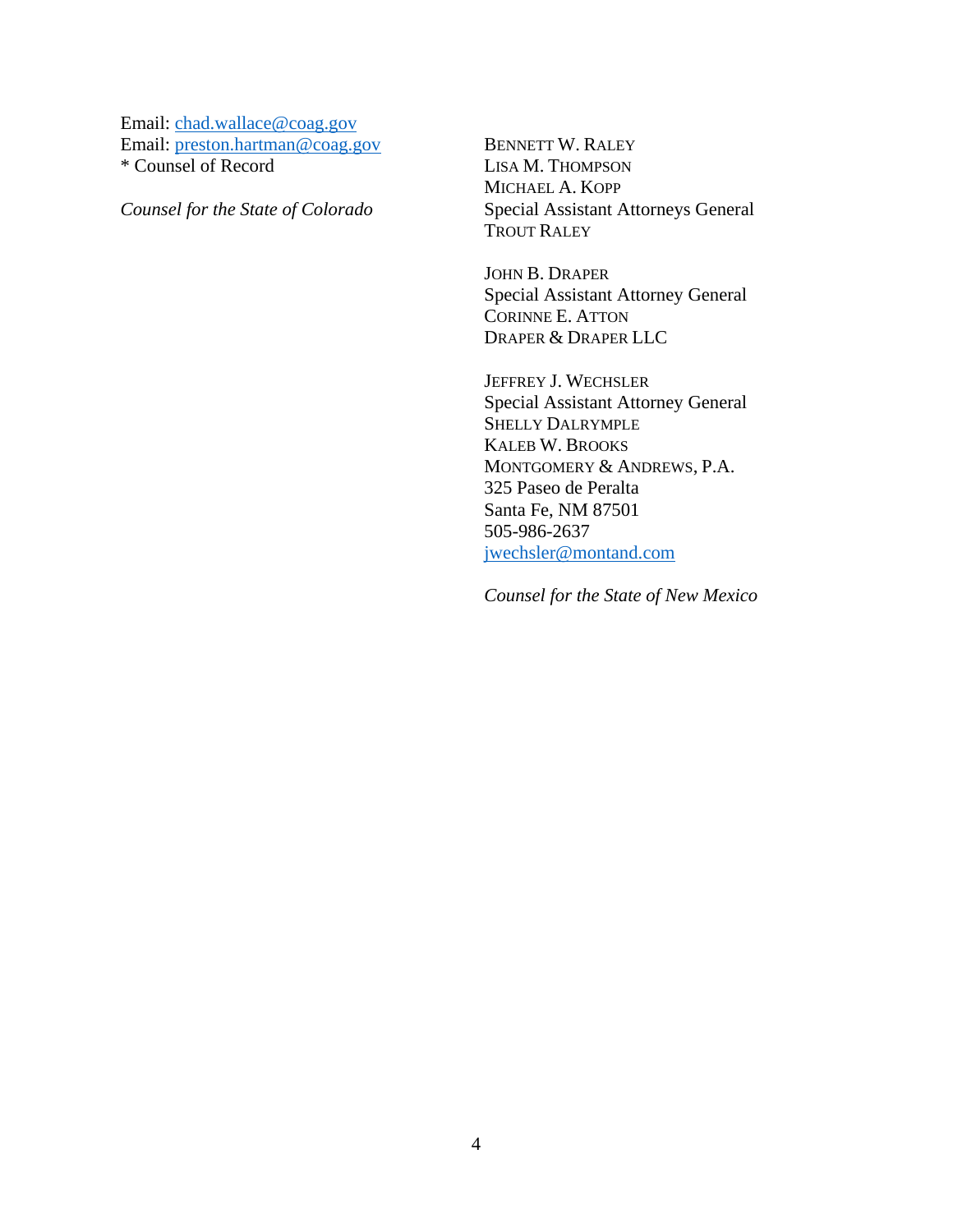No. 141, Original

IN THE SUPREME COURT OF THE UNITED STATES \_\_\_\_\_\_\_\_\_\_\_\_♦\_\_\_\_\_\_\_\_\_\_\_\_

STATE OF TEXAS,

*Plaintiff,*

v.

STATE OF NEW MEXICO and STATE OF COLORADO,

*Defendants.*

 $\blacklozenge$ 

### **OFFICE OF THE SPECIAL MASTER** \_\_\_\_\_\_\_\_\_\_\_\_♦\_\_\_\_\_\_\_\_\_\_\_\_

### **STATE OF NEW MEXICO'S CERTIFICATE OF SERVICE**  $\bullet$

This is to certify that on this 1st day of March, 2022, I caused a true and correct copy of the **JOINT MEDIATION STATUS REPORT** to be served upon all parties and *amici curiae,* by and through the attorneys of record and/or designated representatives for each party and *amicus curiae* in this original action. As permitted by order of the Special Master, and agreement among the parties, service was effected by electronic mail to those individuals listed on the attached service list, which reflects all updates and revisions through the current date.

Respectfully submitted,

Dated: March 1, 2022 */s/ Michael A. Kopp*

Michael Kopp Special Assistant Attorney General TROUT RALEY 1120 Lincoln Street, Suite 1600 Denver, Colorado 80203 (303) 861-1963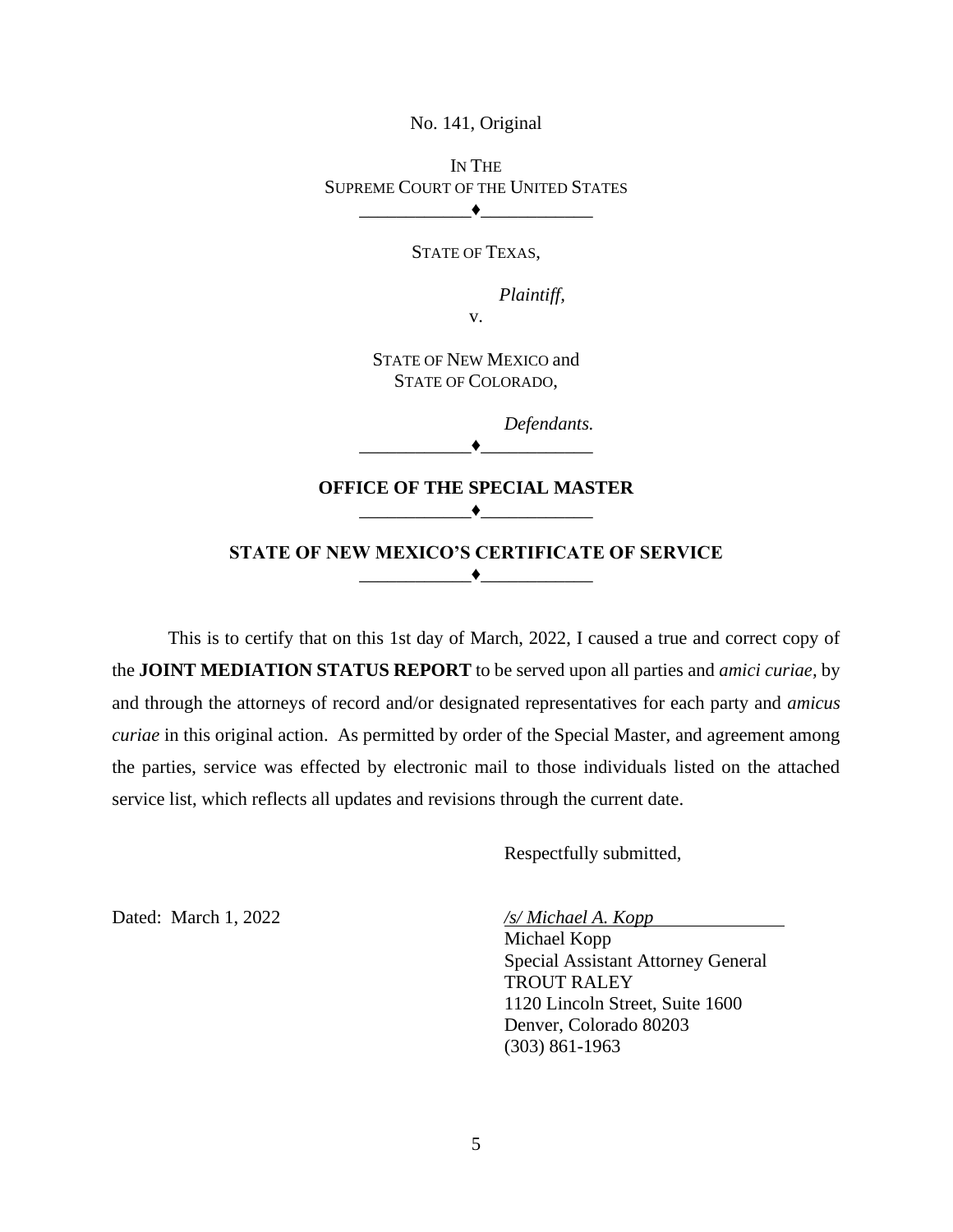### **SPECIAL MASTER**

### **HONORABLE MICHAEL J. MELLOY**

United States Circuit Judge (319) 432-6080 111 Seventh Avenue, S.E., Box 22 *(service via email and U.S. Mail)* Cedar Rapids, IA 52401-2101

*Clerk of the Court* (314) 244-2400 United States Court of Appeals - Eighth Circuit Thomas F. Eagleton United States Courthouse 111 South 10th Street, Suite 24.329 St. Louis, MO 63102

*Special Master* [TXvNM141@ca8.uscourts.gov](mailto:TXvNM141@ca8.uscourts.gov)

**MICHAEL E. GANS** [TXvNM141@ca8.uscourts.gov](mailto:TXvNM141@ca8.uscourts.gov)

### **UNITED STATES**

### **ELIZABETH B. PRELOGAR\*** [supremectbriefs@usdoj.gov](mailto:supremectbriefs@usdoj.gov)

**TODD KIM** *Assistant Attorney General* **EDWIN S KNEEDLER**

*Deputy Solicitor General* **FREDERICK LIU**

*Assistant to the Solicitor General* U.S. DEPARTMENT OF JUSTICE 950 Pennsylvania Avenue, NW Washington, DC 20530-0001

U.S. DEPARTMENT OF JUSTICE interventional effery.candrian@usdoj.gov Environment & Natural Resources Division (303) 844-1382 999 18th Street South Terrace – Suite 370 Denver, Colorado 80202 [Seth.allison@usdoj.gov](mailto:Seth.allison@usdoj.gov) **SETH C. ALLISON, Paralegal** (303)844-7917

**JUDITH E. COLEMAN** [Judith.coleman@usdoj.gov](mailto:Judith.coleman@usdoj.gov) **JENNIFER A. NAJJAR** (202) 514-3553 U.S. DEPARTMENT OF JUSTICE international international property of the international international control of the international control of the international control of the international control of the international control

*Solicitor General* (202)514-2217

**R. LEE LEININGER \*** [lee.leininger@usdoj.gov](mailto:lee.leininger@usdoj.gov) **JEFFREY N. CANDRIAN** (303) 844-1364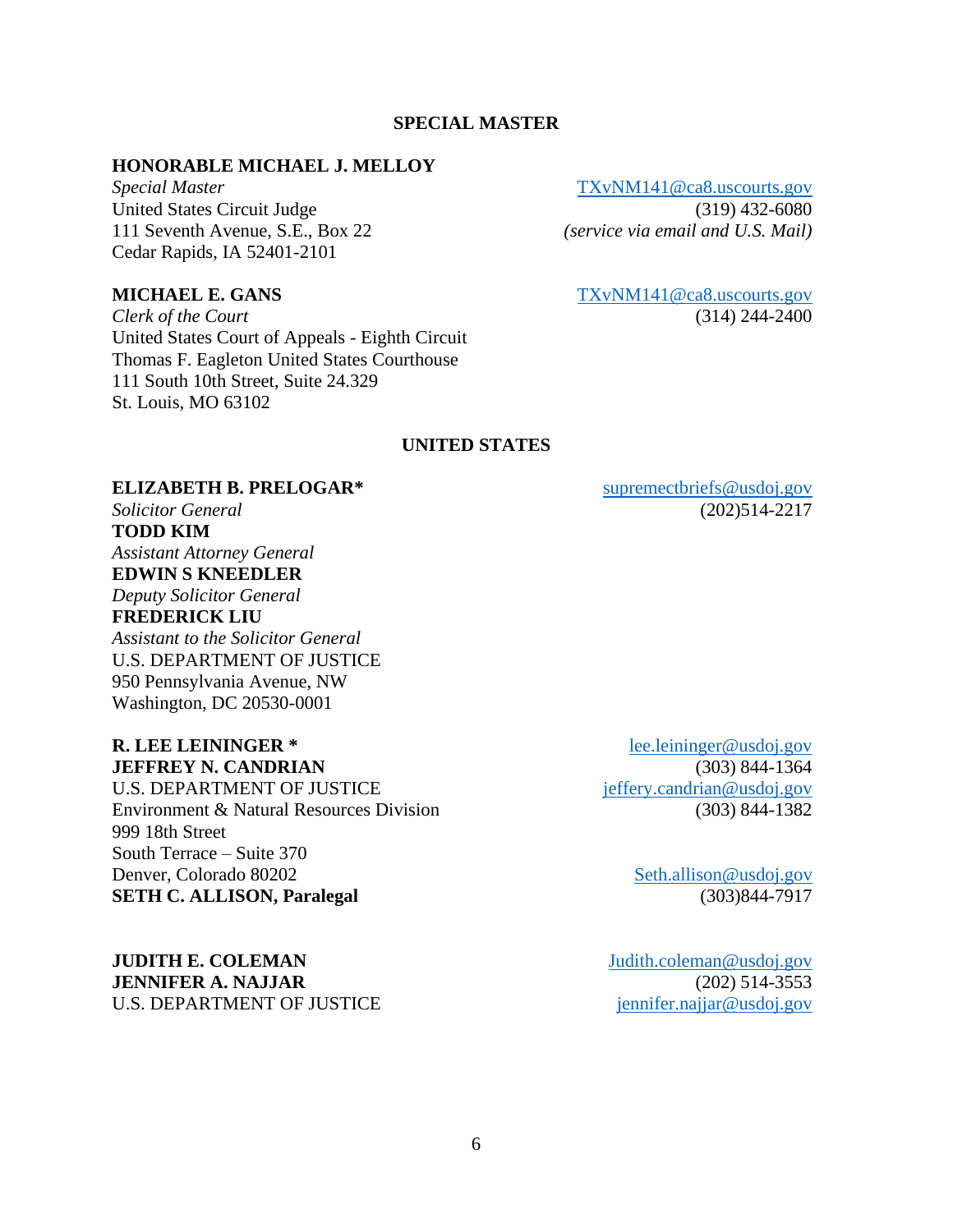Environment & Natural Resources Division (202) 305-0476 P.O. Box 7611 Washington, D.C. 20044-7611

### **STATE OF NEW MEXICO**

### **HECTOR H. BALDERAS** hbalderas @nmag.gov

*New Mexico Attorney General* the setting of the tmaestas @nmag.gov **TANIA MAESTAS** [ckhoury@nmag.gov](mailto:ckhoury@nmag.gov) *Chief Deputy Attorney General* [zogaz@nmag.gov](mailto:zogaz@nmag.gov) **CHOLLA KHOURY** [jvanwiel@nmag.gov](mailto:jvanwiel@nmag.gov) *Assistant Attorney General* (505) 239-4672 **ZACHARY E. OGAZ** *Assistant Attorney General* STATE OF NEW MEXICO P.O. Drawer 1508 Santa Fe, New Mexico 87501 **JENNIFER VAN WIEL** – Paralegal

**NATHANIEL CHAKERES** nathaniel.chakeres@state.nm.us

*Deputy General Counsel* (505)231-4459 **RICHARD A. ALLEN rick.allen@state.nm.us** *Special Assistant Attorney General* (505)570-7754 NEW MEXICO OFFICE OF THE STATE ENGINEER P.O. Box 25102 Santa Fe, NM 87504

NEW MEXICO INTERSTATE STREAM COMMISSION (505)470-6843 P.O. Box 25102 Santa Fe, NM 87504

### **MARCUS J. RAEL, JR.\*** [marcus@roblesrael.com](mailto:marcus@roblesrael.com) **LUIS ROBLES** [luis@roblesrael.com](mailto:luis@roblesrael.com)

*Special Assistant Attorneys General* [chelsea@roblesrael.com](mailto:chelsea@roblesrael.com) ROBLES, RAEL & ANAYA, P.C. [pauline@roblesrael.com](mailto:pauline@roblesrael.com) 500 Marquette Avenue NW, Suite 700 [bonnie@roblesrael.com](mailto:bonnie@roblesrael.com) Albuquerque, New Mexico 87102 (505) 242-2228 **CHELSEA SANDOVAL** - Paralegal **PAULINE WAYLAND** – Paralegal **BONNIE DEWITT** – Paralegal

**BENNETT W. RALEY** [braley@troutlaw.com](mailto:braley@troutlaw.com) **LISA M. THOMPSON** [lthompson@troutlaw.com](mailto:lthompson@troutlaw.com) **MICHAEL A. KOPP** [mkopp@troutlaw.com](mailto:mkopp@troutlaw.com) *Special Assistant Attorneys General* (303) 861-1963

**JONAS ARMSTRONG** jonas.armstrong@state.nm.us

7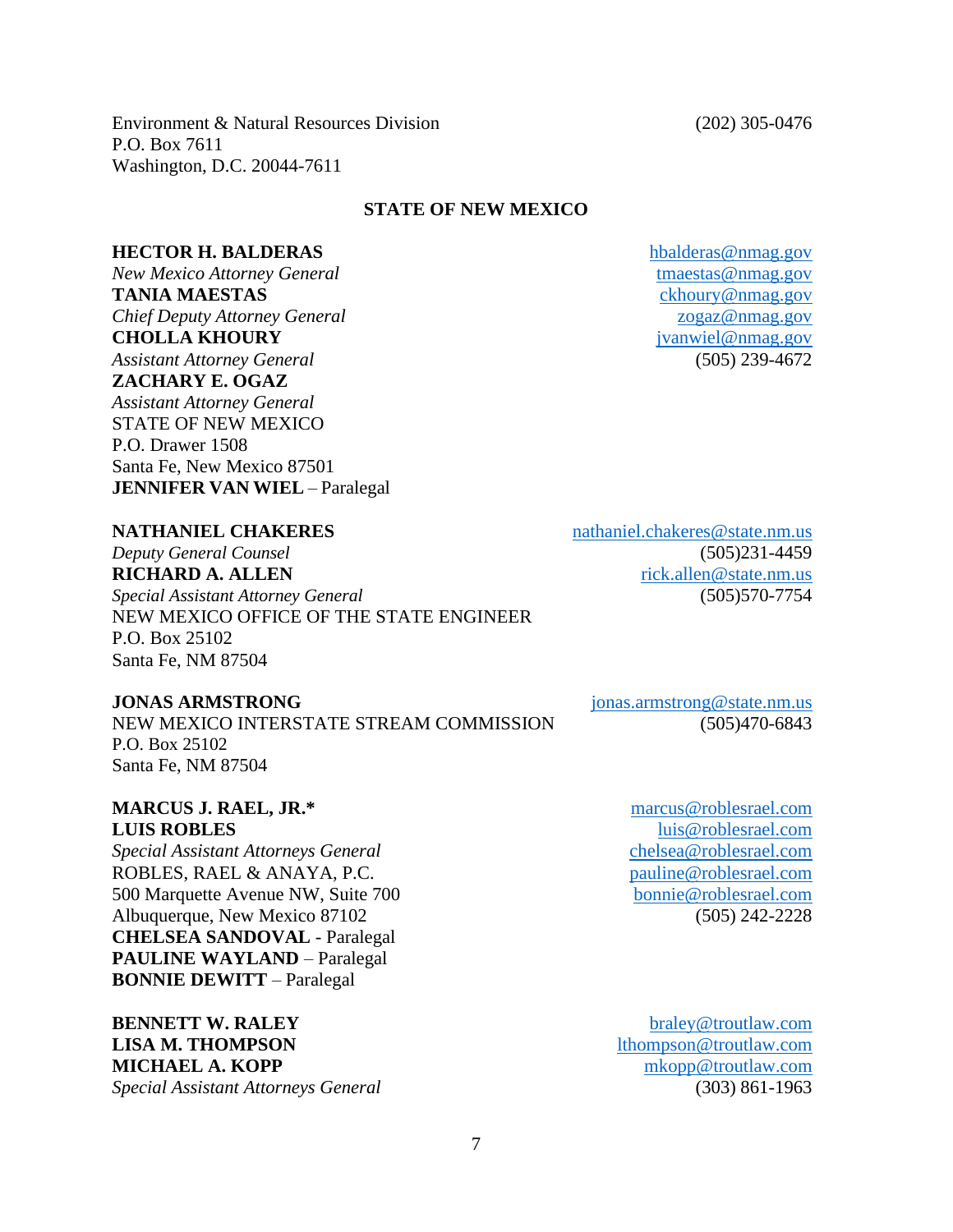TROUT RALEY 1120 Lincoln Street, Suite 1600 Denver, Colorado 80203

### **JEFFREY WECHSLER** [jwechsler@montand.com](mailto:jwechsler@montand.com) **SHELLY L. DALRYMPLE** [sdalrymple@montand.com](mailto:sdalrymple@montand.com) **KALEB W. BROOKS** [kwbrooks@montand.com](mailto:kwbrooks@montand.com)

*Special Assistant Attorneys Genera*l (505) 986-2637 MONTGOMERY & ANDREWS 325 Paseo De Peralta Santa Fe, NM 87501 **DIANA LUNA** – Paralegal [dluna@montand.com](mailto:dluna@montand.com)

*Special Assistant Attorneys General* (505) 570-4591 DRAPER & DRAPER LLC 325 Paseo De Peralta Santa Fe, NM 87501 **DONNA ORMEROD** – Paralegal [donna.ormerod@draperllc.com](mailto:donna.ormerod@draperllc.com)

**JOHN DRAPER** [john.draper@draperllc.com](mailto:john.draper@draperllc.com) **CORINNE ATTON** [corinne.atton@draperllc.com](mailto:corinne.atton@draperllc.com)

# **STATE OF COLORADO**

## **PHILIP J. WEISER**

*Attorney General of Colorado* **ERIC R. OLSON** [eric.olson@coag.gov](mailto:eric.olson@coag.gov) *Solicitor General* **LAIN LEONIAK** *Acting First Assistant Attorney General* **CHAD M. WALLACE\*** [chad.wallace@coag.gov](mailto:chad.wallace@coag.gov) *Senior Assistant Attorney General* (720) 508-6281 (direct) **PRESTON V. HARTMAN** [preston.hartman@coag.gov](mailto:preston.hartman@coag.gov) *Assistant Attorney General* (720) 508-6257 (direct) COLORADO DEPARTMENT OF LAW Ralph Carr Judicial Center 7 th Floor 1300 Broadway Denver, CO 80203 **NAN EDWARDS**, Paralegal II [nan.edwards@coag.gov](mailto:nan.edwards@coag.gov)

# **STATE OF TEXAS**

**STUART SOMACH\*** [ssomach@somachlaw.com](mailto:ssomach@somachlaw.com) **ANDREW M. HITCHINGS** ahitchings @somachlaw.com **ROBERT B. HOFFMAN** [rhoffman@somachlaw.com](mailto:rhoffman@somachlaw.com) **FRANCIS M. GOLDSBERRY II** [mgoldsberry@somachlaw.com](mailto:mgoldsberry@somachlaw.com)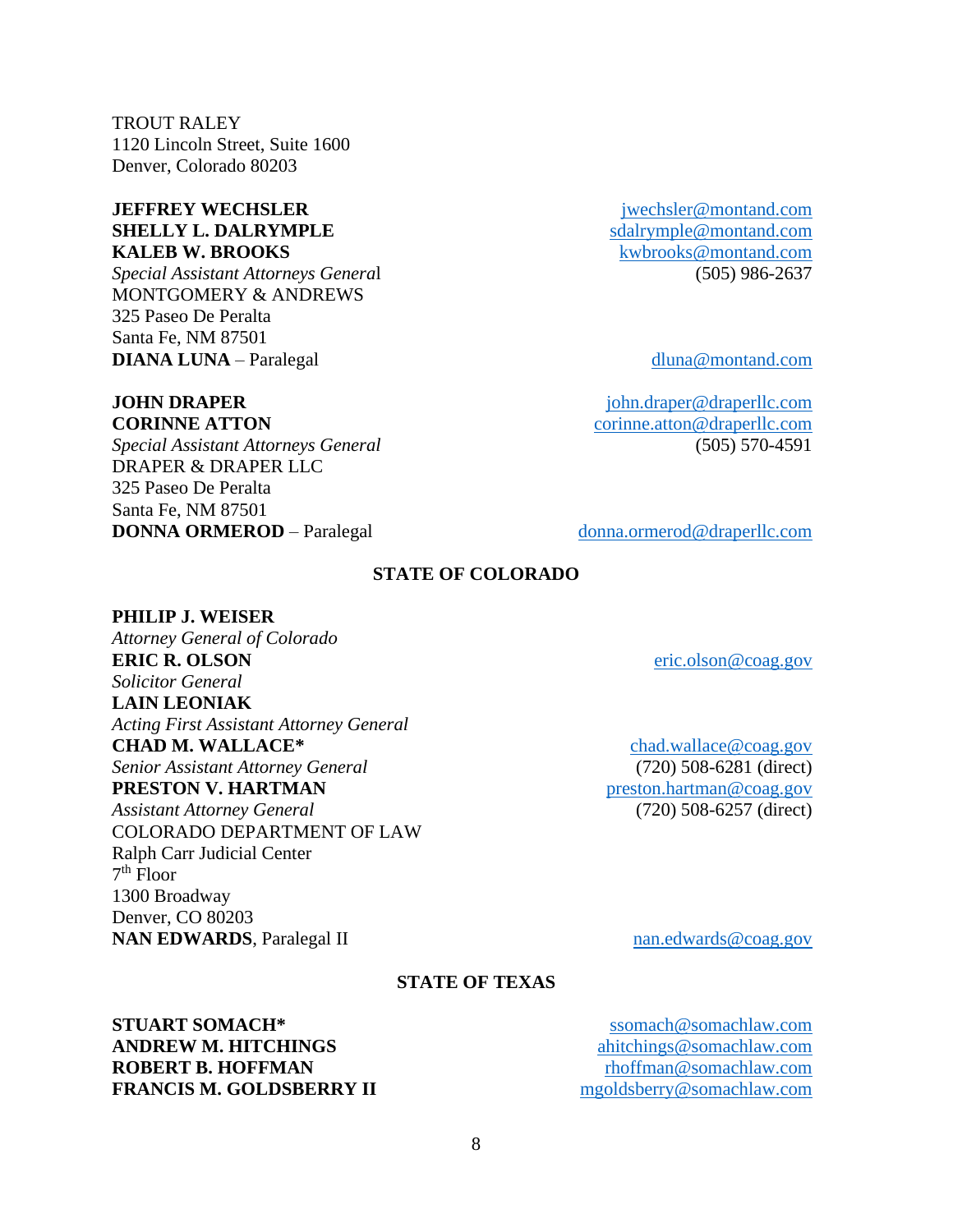9

**THERESA C. BARFIELD** [tbarfield@somachlaw.com](mailto:tbarfield@somachlaw.com) **SARAH A. KLAHN** [sklahn@somachlaw.com](mailto:sklahn@somachlaw.com) **BRITTANY K. JOHNSON** [bjohnson@somachlaw.com](mailto:bjohnson@somachlaw.com) **RICHARD S. DEITCHMAN** [rdeitchman@somachlaw.com](mailto:rdeitchman@somachlaw.com) SOMACH SIMMONS & DUNN, PC (916) 446-7979 500 Capital Mall, Suite 1000 (916) 803- 4561 (cell) Sacramento, CA 95814-2403 **CORENE RODDER - Secretary** [crodder@somachlaw.com](mailto:crodder@somachlaw.com) **CRYSTAL RIVERA - Secretary** [crivera@somachlaw.com](mailto:crivera@somachlaw.com) **YOLANDA DE LA CRUZ - Paralegal** [ydelacruz@somachlaw.com](mailto:ydelacruz@somachlaw.com)

**KEN PAXTON** *Attorney General of Texas* (512) 463-2012 **BRENT WEBSTER** (512) 457-4644 Fax *First Assistant Attorney General* **GRANT DORFMAN** *Deputy First Assistant Attorney General* **SHAWN COWLES** *Deputy Attorney General for Civil Litigation* **WILLIAM F. COLE** *Assistant Solicitor General* **BEAU CARTER** *Assistant Solicitor General* **PRISCILLA M. HUBENAK** [Priscilla.Hubenak@oag.texas.gov](mailto:Priscilla.Hubenak@oag.texas.gov) *Chief, Environmental Protection Division* OFFICE OF ATTORNEY GENERAL OF TEXAS

## **AMICI / FOR INFORMATIONAL PURPOSES ONLY**

## **ALBUQUERQUE BERNALILLO COUNTY WATER UTILITY AUTHORITY**

## **JAMES C. BROCKMANN\*** (505) 983-3880

P.O. Box 12548

Austin, TX 78711-2548

Santé Fe, New Mexico 87504 **Administrative Copy**

**JAY F. STEIN** [jcbrockmann@newmexicowaterlaw.com](mailto:jcbrockmann@newmexicowaterlaw.com) STEIN & BROCKMANN, P.A. [jfstein@newmexicowaterlaw.com](mailto:jfstein@newmexicowaterlaw.com) P.O. Box 2067 [administrator@newmexicowaterlaw.com](mailto:administrator@newmexicowaterlaw.com)

## **CHARLES W. KOLBERT** (505) 289-3051

ALBUQUERQUE BERNALILLO COUNTY [ckolberg@abcwua.org](mailto:ckolberg@abcwua.org) WATER UTILITY AUTHORITY P.O. Box 568 Albuquerque, NM 87103-0568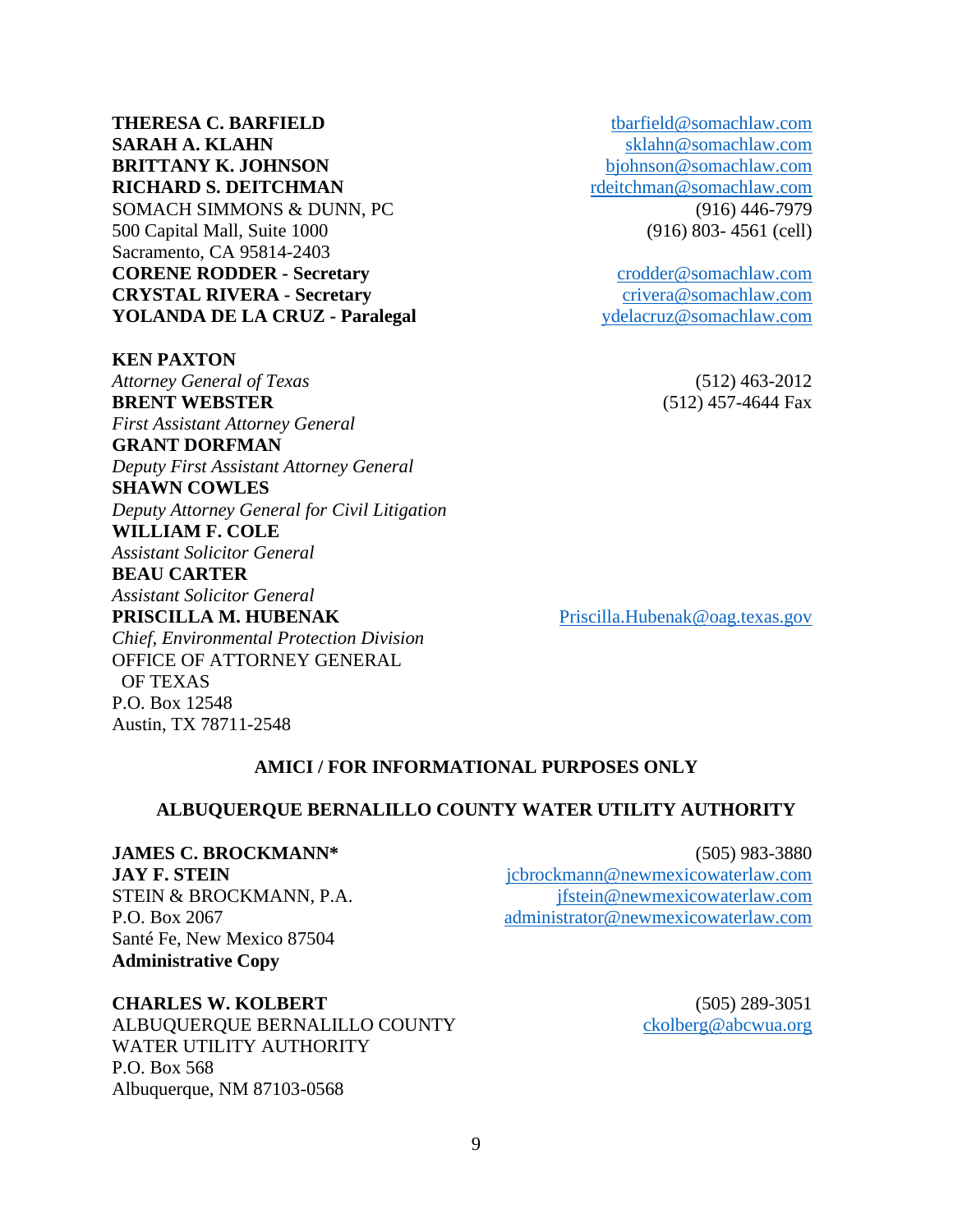# 10

### **CITY OF EL PASO**

# **DOUGLAS G. CAROOM\*** (512) 472-8021

**SUSAN M. MAXWELL** [dcaroom@bickerstaff.com](mailto:dcaroom@bickerstaff.com) BICKERSTAFF HEATH DELGADO [smaxwell@bickerstaff.com](mailto:smaxwell@bickerstaff.com) ACOSTA, LLP 2711 S. MoPac Expressway Building One, Suite 300 Austin, TX 78746

## **CITY OF LAS CRUCES**

Santé Fe, New Mexico 87504 **Administrative Copy**

## **JAY F. STEIN \*** (505) 983-3880 **JAMES C. BROCKMANN** icbrockmann@newmexicowaterlaw.com STEIN & BROCKMANN, P.A. [jfstein@newmexicowaterlaw.com](mailto:jfstein@newmexicowaterlaw.com) P.O. Box 2067 [administrator@newmexicowaterlaw.com](mailto:administrator@newmexicowaterlaw.com)

### **JENNIFER VEGA-BROWN** (575) 541-2128 **ROBERT CABELLO**

LAW CRUCES CITY ATTORNEY'S OFFICE [jvega-brown@las-cruces.org](mailto:jvega-brown@las-cruces.org) P.O. Box 20000 [rcabello@las-cruces.org](mailto:rcabello@las-cruces.org) Las Cruces, New Mexico 88004

## **ELEPHANT BUTTE IRRIGATION DISTRICT**

### **SAMANTHA R. BARNCASTLE\*** (575) 636-2377

BARNCASTLE LAW FIRM, LLC (575) 636-2688 (fax) 1100 South Main, Suite 20 (88005) [samantha@h2o-legal.com](mailto:samantha@h2o-legal.com) P.O. Box 1556 Las Cruces, NM 88004 **JANET CORRELL – Paralegal** [janet@h2o-legal.com](mailto:janet@h2o-legal.com)

## **EL PASO COUNTY WATER IMPROVEMENT DISTRICT NO. 1**

**MARIA O'BRIEN\*** (505) 848-1803 (direct) **SARAH M. STEVENSON** [mobrien@modrall.com](mailto:mobrien@modrall.com) MODRALL, SPERLING, ROEHL, HARRIS [sarah.stevenson@modrall.com](mailto:sarah.stevenson@modrall.com) & SISK, PA 500 Fourth Street N.W., Suite 1000 Albuquerque, New Mexico 87103-2168 **CHARLIE PADILLA – Legal Assistant** [charliep@modrall.com](mailto:charliep@modrall.com)

**RENEA HICKS** rhicks@renea-hicks.com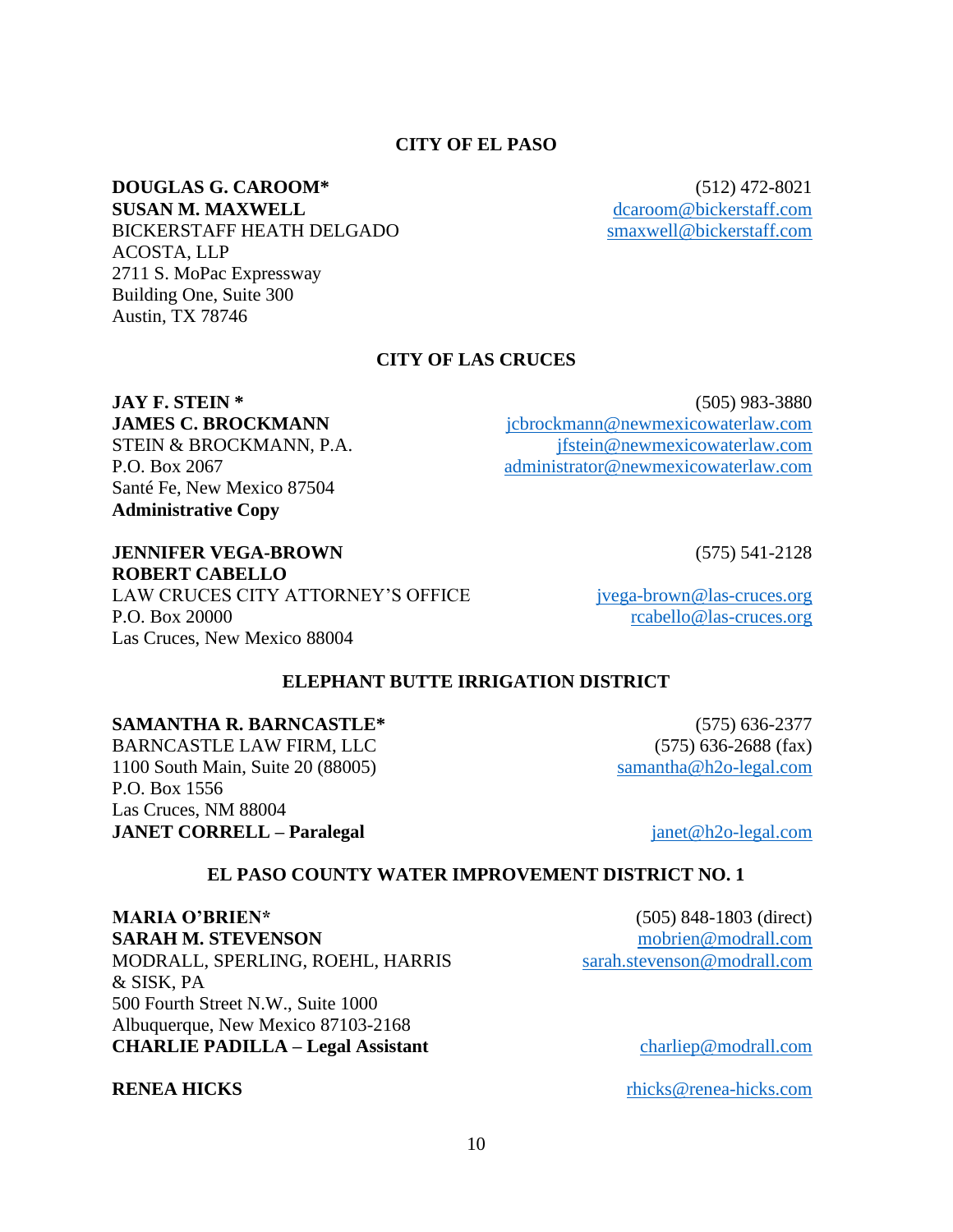**TESSA T. DAVIDSON\*** [ttd@tessadavidson.com](mailto:ttd@tessadavidson.com)

**JO HARDEN – Paralegal** [jo@tessadavidson.com](mailto:jo@tessadavidson.com)

# **NEW MEXICO STATE UNIVERSITY**

P.O. Box 2386 Santa Fe, New Mexico 87504

*General Counsel* [gencounsel@nmsu.edu](mailto:gencounsel@nmsu.edu) New Mexico State University (575) 646-2446 Hadley Hall Room 132

# **HUDSPETH COUNTY CONSERVATION AND RECLAMATION DISTRICT NO. 1**

# **ANDREW S. "DREW" MILLER\*** (512) 320-5466

919 Congress Avenue, Suite 1305

P.O.Box 303187

Austin, TX 78701

Austin, TX 78703-0504

KEMP SMITH LLP [dmiller@kempsmith.com](mailto:dmiller@kempsmith.com)

# **STATE OF KANSAS**

**DEREK SCHMIDT** (785) 296-2215 *Attorney General of Kansas* [toby.crouse@ag.ks.gov](mailto:toby.crouse@ag.ks.gov) **JEFFREY A. CHANAY** [bryan.clark@ag.ks.gov](mailto:bryan.clark@ag.ks.gov) *Chief Deputy Attorney General* **TOBY CROUSE\*** *Solicitor General of Kansas* **BRYAN C. CLARK** *Assistant Solicitor General* **DWIGHT R. CARSWELL** *Assistant Attorney General*  120 S. W. 10th Ave., 2nd Floor Topeka, KS 66612

# **NEW MEXICO PECAN GROWERS**

**JOHN W. UTTON\*** (505) 699-1445 UTTON & KERY, P.A.  $joph@uttonkery.com$ 

## DAVIDSON LAW FIRM, LLC (505) 792-3636 4206 Corrales Road

P.O. Box 2240 Corrales, NM 87048